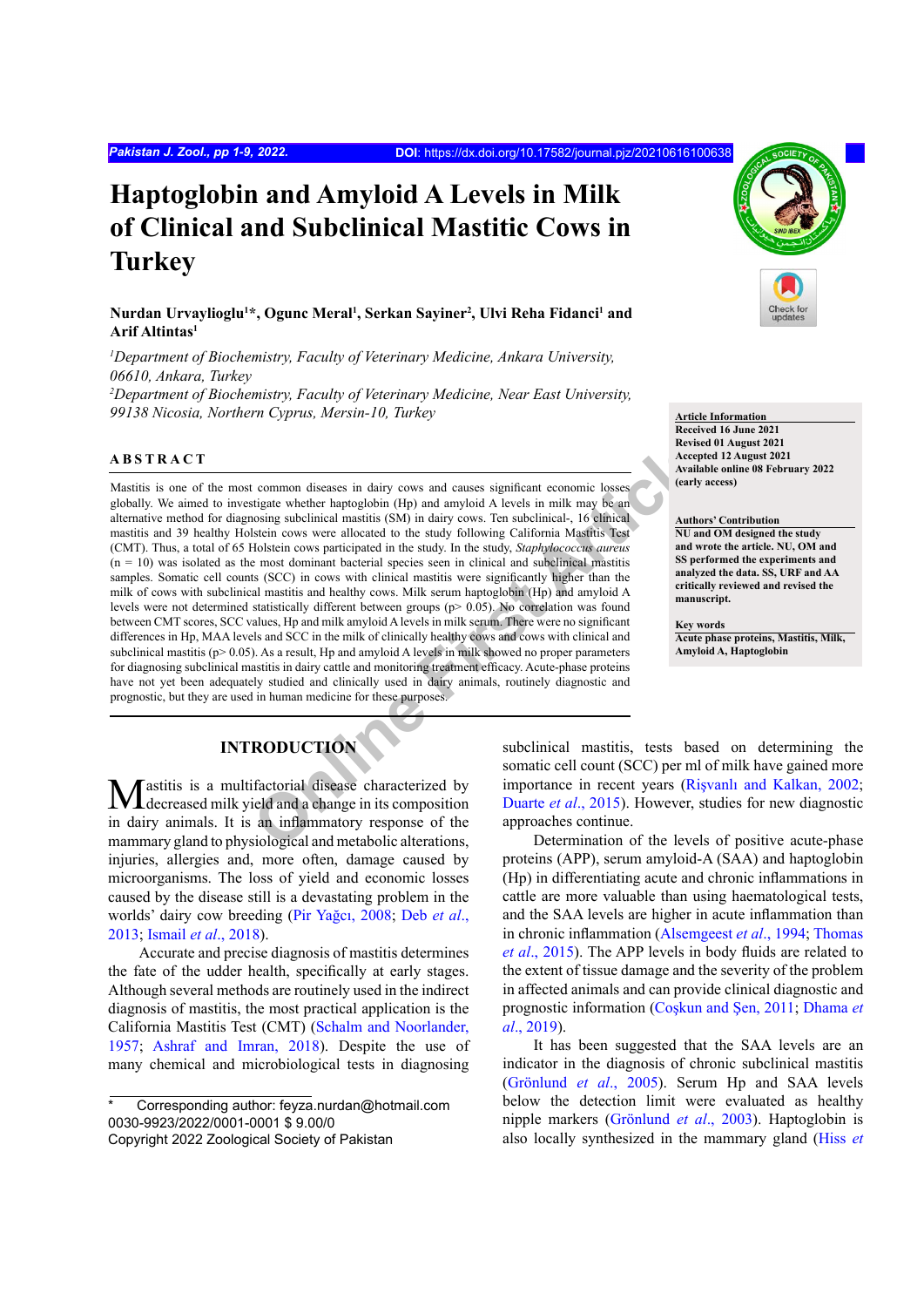*al*[., 2004](#page-7-1); [Thielen](#page-8-2) *et al*., 2007). However, Hp in milk has been determined to have originated from the circulation (Pedersen *et al*., 2003; Jain *et al*[., 2011](#page-7-2)). Since the APP levels in milk increase significantly with increasing SCC, it has been stated that milk APPs can indicate the severity of infection (Dalanezi *et al*., 2020). Due to the direct synthesis of milk amyloid-A (MAA), a specific isoform of SAA, from breast epithelial cells, it is stated that MAA is a more sensitive indicator in mastitis cases and can be used in the diagnosis of clinical and subclinical mastitis [\(Hussein](#page-7-3) *et al*., 2018). Studies conducted on milk Hp (mHp) and the MAA levels with acute clinical mastitis have revealed that APPs in milk can be determined more accurately than in serum and thus can be used as a valuable tool in the diagnosis of mastitis and can be an indicator of milk quality (Nazifi *et al*., 2008; Gerardi *et al*., 2009; Kováč *et al*., 2011; Alkan *et al*., 2014).

Since mastitis is a global health issue for dairy cows, this study aimed (i) to measure and assess mHp, MAA, SCC together with microbiological results in detecting various degrees of subclinical and clinical mastitis, and (ii) to compare the biochemical and microbiologic result with the SCC.

### **MATERIALS AND METHODS**

### *Animals*

For mastitis and can be an indicator *Measurement of somatic cell court al.*, 2008; Gerardi et al., 2009; The SCC was calculated with an et al., 2014).<br>
BC-M (Bentley Instruments, ME global health issue for dairy cows, mea In this study, 65 Holstein cows in the postpartum period (lactation period) between 2-8 years of age, were selected from family-type farms in Çankırı Center and Eldivan District and were used as healthy animals and animals with mastitis. Cows with the same diets were included in the study. Milk samples of 25 healthy cows (those with no signs of mastitis and no microbiological growth as a result of microbiological examinations), 14 healthy controls (those with no signs of mastitis, but bacterial growth detected in microbiological cultivation), 16 cows with clinical mastitis and 10 cows with subclinical mastitis, were allocated into four groups.

#### *California mastitis test (CMT)*

According to the previously described method, the CMT was conducted ([Schalm and Noorlander, 1957\)](#page-8-0). Milk samples obtained from each 4-udder group were collected into a test container with four separate compartments. Equal amounts of milk were mixed with the test solution containing "bromocresol purple" an anionic detergent. Changes such as color changes or gel formation were evaluated by rotating the test plate slowly. The CMT scores were graded as follows: 0 for no reaction, 1 for weak positive, 2 for a significant positive and 3 for a strong positive reaction.

#### *Bacteriological examinations*

Milk samples were incubated at +37°C for 1-3 days in an aerobic environment after inoculation on MacConkey's agar and blood agar medium. For isolation, bacteria were also cultivated from each milk sample in broth medium with serum and incubated at +37°C for 48 h under microaerophilic conditions. After the media on which the growth was observed were examined microscopically, pure cultures were formed by passaging from single falling colonies in mixed growing cultures. Based on the obtained analysis results, routine microbiological examinations were used to see other biochemical properties for identification.

# *Measurement of somatic cell count (SCC)*

The SCC was calculated with the Bentley Bactocount IBC-M (Bentley Instruments, MERKİM®, USA) device.

#### *Determination of haptoglobin and amyloid-A levels*

The milk samples were brought to the laboratory and centrifuged at 26.000 x g for 30 minutes. The fat layer accumulated over the tubes was removed, milk serum was collected, placed into centrifuge tubes and kept at -80°C until the analysis. Quantification of MAA and mHp was performed using commercially available ELISA kits (respectively, Serum Amyloid A PhaseTM Analysis and Bovine Haptoglobin PhaseTM Enyme Immunassay, Tridelta Ltd. Company, Ireland).

#### *Statistical analysis*

The data obtained from our study were statistically analyzed using SPSS 11 program. The control of the difference between the groups, analysis of variance and multiple comparison tests were performed. The results were given as  $X \pm Sx$ : mean  $\pm$  standard error. P<0.05 was considered statistically different.

### **RESULTS**

The mean number of SCC, mHp and MAA values and standard error rates in healthy Holstein cows with clinical and subclinical mastitis are presented in [Table I.](#page-2-0) As a result of the variance analysis, the SCC difference between the groups was detected significant (p<0.001), while the difference between the groups was not significant for mHp and MAA ( $p > 0.05$ ). The analysis of variance for SCC showed similarity in the healthy and the healthy control groups, while SCC was significantly lower than in the subclinical and clinical mastitis groups. The mean SCC was highest in clinical mastitis, followed by the mean SCC in subclinical mastitis.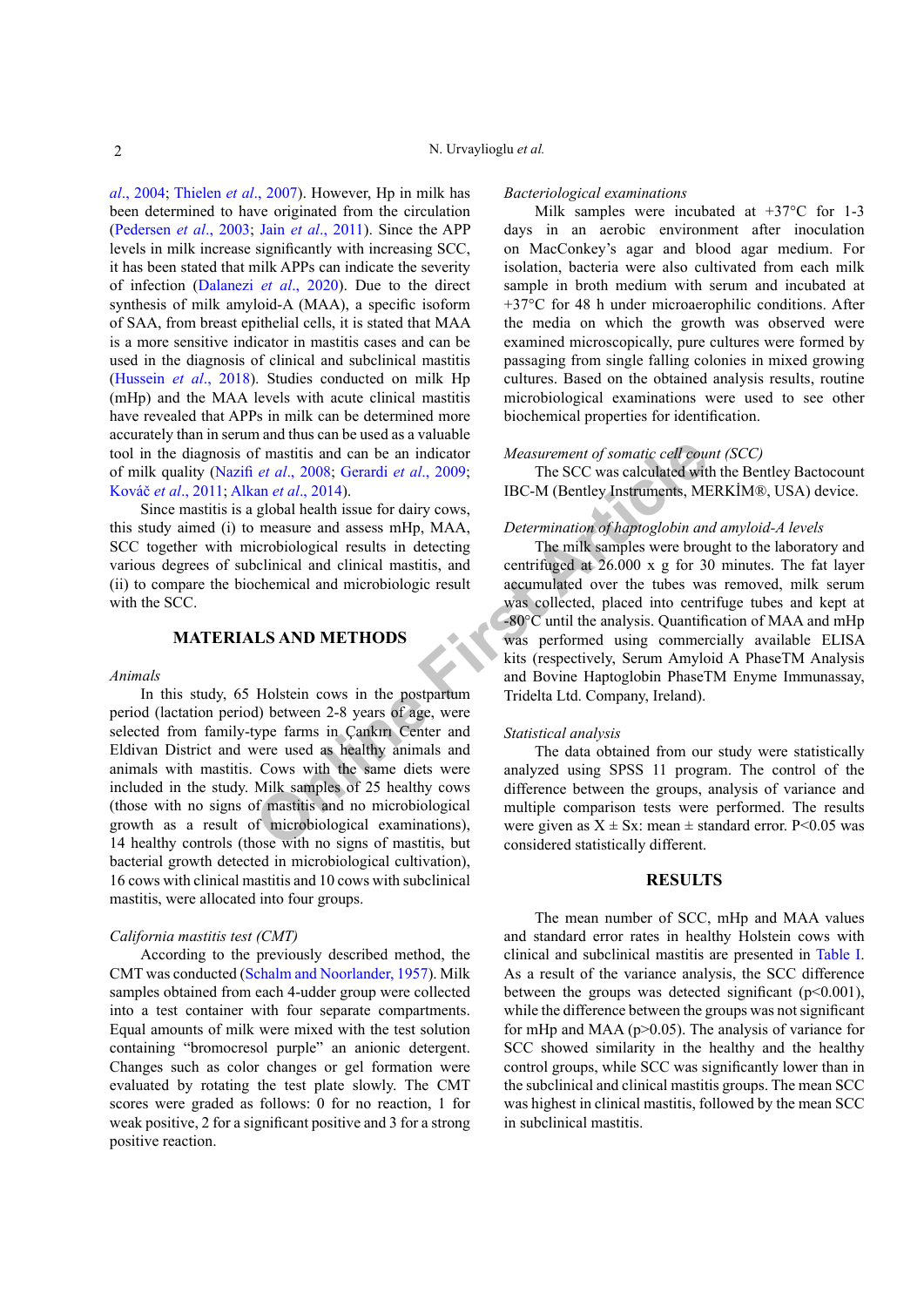|  | nce of grou |  |
|--|-------------|--|

|             |               | <b>Healthy</b>            | <b>Healthy control</b>    | <b>Subclinical mastitis</b>      | <b>Clinical mastitis</b> |
|-------------|---------------|---------------------------|---------------------------|----------------------------------|--------------------------|
| <b>SCC</b>  | n             | 23                        | 14                        | 10                               | 9                        |
|             | $Mean \pm SD$ | $61,60 \pm 59,39^{\circ}$ | $36,14 \pm 35,21^{\circ}$ | $517,30 \pm 284,87$ <sup>b</sup> | $2519 \pm 934,11$ °      |
|             | <b>SEM</b>    | 12,38                     | 9,41                      | 90,08                            | 311,37                   |
| Haptoglobin | $\mathbf n$   | 25                        | 14                        | 10                               | 16                       |
| (mg/ml)     | $Mean \pm SD$ | $0.3409 \pm 0.0314$       | $0,3429 \pm 0,0386$       | $0.3370 \pm 0.0213$              | $0.3396 \pm 0.0215$      |
|             | <b>SEM</b>    | 0,0062                    | 0.0103                    | 0.0067                           | 0,0053                   |
| Amyloid A   | $\mathbf n$   | 15                        | 8                         | 6                                | 12                       |
| (ng/ml)     | $Mean \pm SD$ | $136.40 \pm 126.89$       | $207.50 \pm 159.64$       | $126.66 \pm 137.88$              | $228,75 \pm 115,57$      |
|             | <b>SEM</b>    | 32,76                     | 56,44                     | 56,29                            | 33,36                    |

<span id="page-2-0"></span>**Table I. Somatic cell count (SCC), haptoglobin and amyloid A mean values and statistical significance of groups in clinical mastitis, subclinical mastitis and healthy cows.**

# <span id="page-2-1"></span>**Table II. Somatic cell count, CMT and microbiological analysis results in clinical mastitis, subclinical mastitis and healthy cow milk.**

|              | <b>SEM</b>                                                                                                                                                                                                                                                                          | 32,76                | 56,44                             | 56,29                                        | 33,36 |
|--------------|-------------------------------------------------------------------------------------------------------------------------------------------------------------------------------------------------------------------------------------------------------------------------------------|----------------------|-----------------------------------|----------------------------------------------|-------|
|              | a, b, c, The difference between the averages of the groups with these different media in the same row is significant. As a result of the correlation analysis<br>there was no statistically significant correlation between SCC, haptogloblin and amyloid A variables. $(p>0,05)$ . |                      |                                   |                                              |       |
|              | Table II. Somatic cell count, CMT and microbiological analysis results in clinical mastitis, subclinical mastitis and<br>healthy cow milk.                                                                                                                                          |                      |                                   |                                              |       |
|              | No Somatic cell count (SCC) Group<br>$x 1000$ cells/ml)                                                                                                                                                                                                                             |                      | California mastitis<br>test (CMT) | Microbiological analysis                     |       |
| $\mathbf{1}$ | 48                                                                                                                                                                                                                                                                                  | Healthy              | negative (-)                      | Corynebacterium spp.                         |       |
| 2            | 29                                                                                                                                                                                                                                                                                  | Healthy control      | $negative(-)$                     | No microbiological growth                    |       |
| 3            | 1302                                                                                                                                                                                                                                                                                | Clinical mastitis    | positive $(++)$ 3                 | Staphylococcus aureus                        |       |
| 4            | 480                                                                                                                                                                                                                                                                                 | Subclinical mastitis | suspicious                        | Staphylococcus aureus /Micrococcus spp.      |       |
| 5            | 24                                                                                                                                                                                                                                                                                  | Healthy              | negative (-)                      | Bacillus spp. / Pseudomonas spp.             |       |
| 6            | 21                                                                                                                                                                                                                                                                                  | Healthy control      | negative (-)                      | No microbiological growth                    |       |
| 7            | 2948                                                                                                                                                                                                                                                                                | Clinical mastitis    | positive $(++)$ 3                 | Bacillus spp. / Streptococcus spp.           |       |
| 8            | 10                                                                                                                                                                                                                                                                                  | Healthy              | $negative(-)$                     | Bacillus spp. / Staphylococcus spp.          |       |
| 9            | 12                                                                                                                                                                                                                                                                                  | Healthy              | $negative(-)$                     | Staphylococcus spp.                          |       |
| 10           | 22                                                                                                                                                                                                                                                                                  | Healthy              | $negative(-)$                     | Bacillus spp. / Staphylococcus intermedius   |       |
| 11           | 12                                                                                                                                                                                                                                                                                  | Healthy              | $negative(-)$                     | Escherichia coli /Staphylococcus aureus      |       |
| 12           | 31                                                                                                                                                                                                                                                                                  | Healthy control      | $negative(-)$                     | No microbiological growth                    |       |
| 13           | 51                                                                                                                                                                                                                                                                                  | Healthy              | $negative(-)$                     | Staphylococcus aureus / Micrococcus spp.     |       |
| 14           | 68                                                                                                                                                                                                                                                                                  | Healthy              | $negative(-)$                     | Alcaligenes spp. /Streptococcus dysgalactiae |       |
| 15           | 8                                                                                                                                                                                                                                                                                   | Healthy control      | $negative(-)$                     | No microbiological growth                    |       |
| 16           | 581                                                                                                                                                                                                                                                                                 | Subclinical mastitis | positive $(+)$ 1                  | Staphylococcus aureus                        |       |
| 17           | 18                                                                                                                                                                                                                                                                                  | Healthy              | negative (-)                      | Staphylococcus spp.                          |       |
| 18           | 9                                                                                                                                                                                                                                                                                   | Healthy control      | negative $(-)$                    | No microbiological growth                    |       |
| 19           | 333                                                                                                                                                                                                                                                                                 | Subclinical mastitis | suspicious                        | Staphylococcus aureus / Escherichia coli     |       |
| 20           | 8                                                                                                                                                                                                                                                                                   | Healthy control      | $negative(-)$                     | No microbiological growth                    |       |
| 21           | 10                                                                                                                                                                                                                                                                                  | Healthy control      | $negative(-)$                     | No microbiological growth                    |       |
| 22           | 193                                                                                                                                                                                                                                                                                 | Healthy              | $negative(-)$                     | Staphylococcus aureus / Micrococcus spp.     |       |
| 23           | 674                                                                                                                                                                                                                                                                                 | Subclinical mastitis | positive $(+)$ 1                  | Pasteurella haemolytica                      |       |
| 24           | 183                                                                                                                                                                                                                                                                                 | Healthy              | negative (-)                      | No microbiological growth                    |       |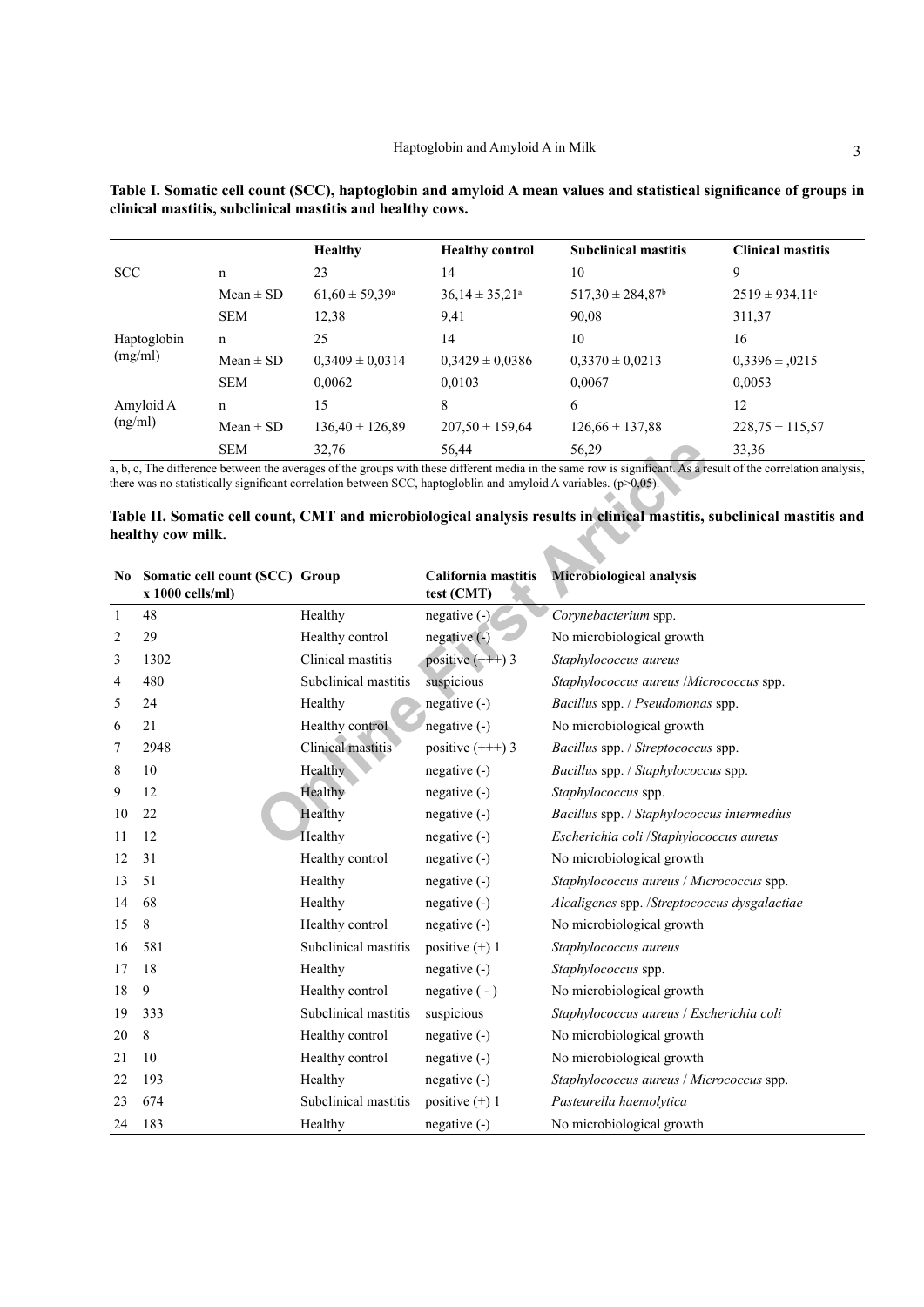N. Urvaylioglu *et al.*

| No. | Somatic cell count (SCC) Group<br>x 1000 cells/ml) |                          | California mastitis<br>test (CMT) | Microbiological analysis                          |
|-----|----------------------------------------------------|--------------------------|-----------------------------------|---------------------------------------------------|
| 25  | 55                                                 | Healthy                  | $negative(-)$                     | Escherichia coli                                  |
| 26  | 36                                                 | Healthy control          | $negative(-)$                     | No microbiological growth                         |
| 27  | 39                                                 | Healthy control          | negative (-)                      | No microbiological growth                         |
| 28  | 201                                                | Subclinical mastitis     | suspicious                        | Staphylococcus aureus / Staphylococcus spp.       |
| 29  | 68                                                 | Healthy control          | $negative(-)$                     | No microbiological growth                         |
| 30  | 6                                                  | Healthy                  | $negative(-)$                     | Staphylococcus spp.                               |
| 31  | 271                                                | Subclinical mastitis     | suspicious                        | Staphylococcus spp.                               |
| 32  | 443                                                | Subclinical mastitis     | suspicious                        | Staphylococcus spp.                               |
| 33  | 76                                                 | Healthy                  | $negative(-)$                     | Staphylococcus intermedius                        |
| 34  | 194                                                | Healthy                  | $negative(-)$                     | Staphylococcus intermedius / Staphylococcus spp.  |
| 35  | 16                                                 | Healthy control          | negative (-)                      | No microbiological growth                         |
| 36  | 3254                                               | Clinical mastitis        | positive $(++)$ 3                 | Streptococcus spp.                                |
| 37  | 314                                                | Subclinical mastitis     | suspicious                        | Micrococcus spp.                                  |
| 38  | 142                                                | Healthy control          | $negative(-)$                     | No microbiological growth                         |
| 39  | 3460                                               | Clinical mastitis        | positive $(++)$ 3                 | Staphylococcus aureus                             |
| 40  | 107                                                | Healthy                  | $negative(-)$                     | Corynebacterium spp.                              |
| 41  | 40                                                 | Healthy control          | negative (-)                      | No microbiological growth                         |
| 42  | 129                                                | Healthy                  | negative (-)                      | Streptecoccus dysagalactia                        |
| 43  | 45                                                 | Healthy                  | $negative(-)$                     | Corynebacterium spp.                              |
| 44  | 58                                                 | Healthy                  | $negative(-)$                     | Staphylococcus spp.                               |
| 45  | 32                                                 | Healthy                  | negative $(-)$                    | Corynebacterium spp. / Bacillus spp.              |
| 46  | 2270                                               | Clinical mastitis        | positive $(++)$ 3                 | Staphylococcus spp.                               |
| 47  | 1167                                               | Subclinical mastitis     | positive $(+)$ 1                  | Alcaligenes spp. / Streptococcus dysgalactiae     |
| 48  | 28                                                 | Healthy                  | $negative(-)$                     | Bacillus spp. / Enterococcus spp.                 |
| 49  | 1455                                               | Clinical mastitis        | positive $(+)$ 1                  | Corynebacterium spp.                              |
| 50  | 28                                                 | Healthy                  | $negative(-)$                     | Bacillus spp.                                     |
| 51  | 18                                                 | Healthy                  | negative (-)                      | Staphylococcus intermedius                        |
| 52  | 49                                                 | Healthy control          | negative (-)                      | No microbiological growth                         |
| 53  | 1336                                               | Clinical mastitis        | positive $(++)$ 3                 | Staphylococcus intermedius                        |
| 54  | 709                                                | Subclinical mastitis     | positive $(+)$ 1                  | Streptococcus spp.                                |
| 55  | 3364                                               | Clinical mastitis        | positive $(++)$ 3                 | Staphylococcus aureus                             |
| 56  | 3282                                               | Clinical mastitis        | positive $(++)$ 3                 | Staphylococcus intermedius / Staphylococcus spp.  |
| 57  | Could not be measured                              | Clinical mastitis        | positive $(++)$ 3                 | Streptococcus dysagalactia / Corynebacterium spp. |
| 58  | Could not be measured                              | Healthy                  | suspicious                        | Staphylococcus spp.                               |
| 59  | Could not be measured                              | Healthy                  | suspicious                        | Staphylococcus aureus/Micrococcus spp.            |
| 60  | Could not be measured                              | <b>Clinical Mastitis</b> | positive (++) 2                   | Microbiological analysis could not be done        |
| 61  | Could not be measured                              | <b>Clinical Mastitis</b> | positive $(++) 2$                 | Microbiological analysis could not be done        |
| 62  | Could not be measured                              | <b>Clinical Mastitis</b> | positive $(+)$ 2                  | Microbiological analysis could not be done        |
| 63  | Could not be measured                              | <b>Clinical Mastitis</b> | positive $(+)$ 1                  | Microbiological analysis could not be done        |
| 64  | Could not be measured                              | <b>Clinical Mastitis</b> | positive $(+)$ 2                  | Microbiological analysis could not be done        |
| 65  | Could not be measured                              | <b>Clinical Mastitis</b> | positive $(+)$ 2                  | Microbiological analysis could not be done        |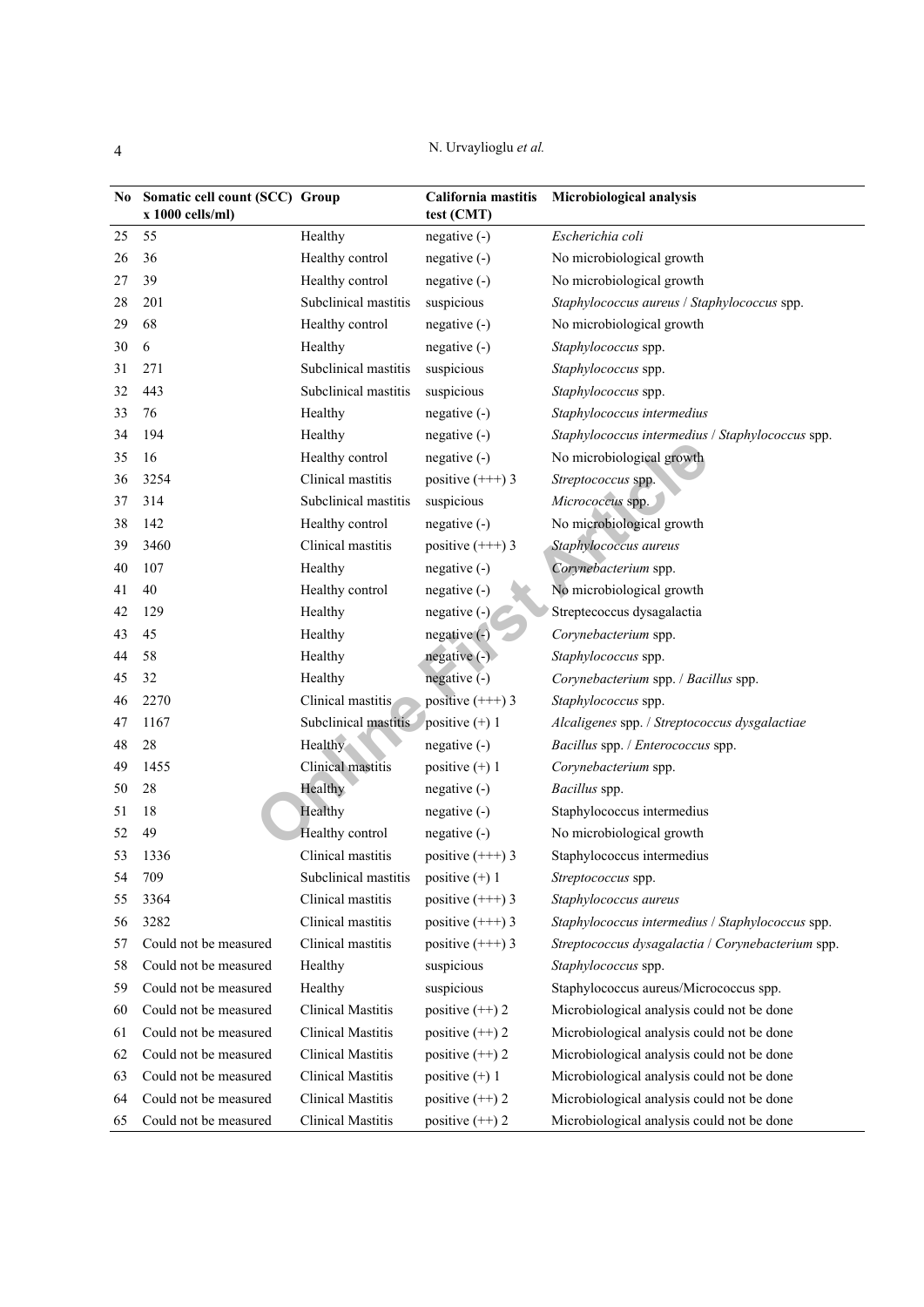In this study, 65 cows in their lactation period were examined with CMT. As a result of the microbiological evaluation of milk samples obtained from CMT positive cows, inoculation was not possible in 6 of 65 samples, and in the remaining 59 samples, isolation and identification were carried out. No growth was observed in 20 of 59 samples, and no aerobic microorganism was isolated. While aerobic microorganisms were isolated from 39 specimens with bacterial growth, *Staphylococcus aureus* was identified in 15 of them. Besides, mixed infections were determined in 24 of 39 milk samples [\(Table II](#page-2-1)).

#### **DISCUSSION**

Bovine milk is an essential nutrient for human health. Besides, it is a critical production element in terms of the country's economy. Therefore, the health of the mammary gland and protection against possible diseases, diagnosis and treatment regimes are significant efforts of veterinary medicine [\(Wiley, 2008](#page-8-3); Mahmood *et al*., 2017).

essential nutrient for human health. with microbiological growth was<br>production element in terms of the SCC in milk samples obtained<br>erefore, the health of the mammary with microbiological growth was<br>are significant effor During inflammation of the mammary gland, the SCC in milk increases, which is a good indicator of the degree of inflammation in mastitis (Souza *et al*., 2016; [Mahmood](#page-7-6) *et al*., 2017; Darbaz *et al*., 2019). The presented study revealed a significant difference in milk SCC between the groups  $(p<0.001)$ , while the highest mean values were found in the clinical mastitis group, followed by the subclinical mastitis group. The mean values of the healthy and the control groups were low and close to each other. The significant increases in SCC values in milk with clinical and subclinical mastitis were remarkable and consistent with the literature.

Detection of *Staphylococcus aureus* in 15 of 39 specimens with positive CMT and bacterial growth and mixed infection was determined in 24. This result may be due to that all milk samples were obtained from the familytype farm, and the farmers in the region did not know or did not apply milking hygiene and milking rules well due to lack of knowledge of methods of protection from mastitis such as disinfecting the udders before milking, and lack of the dry period treatment habit.

Alkan *et al*. (2014) collected 109 milk samples from 112 udders of 28 Holstein cows and detected a difference between the mean SCC values of the groups with and without bacterial growth was not statistically significant (p>0.05). The SCC results of the present study were also compatible with the literature. Besides, Alkan *et al.* (2014) suggested that CMT alone was insufficient in determining subclinical intramammary infections in dry cows and that the CMT results should be evaluated together with bacteriological examination results. In our study, evaluation was made based on CMT and the bacteriological examination results.

It was determined that although there was bacterial growth in samples obtained from some udders, the CMT test was negative, and although the CMT test was positive in some samples, no bacteria were isolated. It is thought that the main reasons for this situation may be factors such as weak sensitivity and specificity of the CMT test, which may not be determinative for intra-mammary infections in all cases, as well as the difference in SCC values in mastitis cases due to microorganisms, the number of bacterial colonies and the inoculation technique.

Rişvanlı and Kalkan (2002) has been determined that the mean SCC in milk samples obtained from CMT (+) lobes with microbiological growth was 313.001; the mean SCC in milk samples obtained from CMT (++) lobes with microbiological growth was 559.007, and the mean SCC in milk samples obtained from CMT  $(++)$  lobes with microbiological growth was 1.563.618. Results of our study were that the mean value of milk SCC of the  $CMT$  (+) (subclinical mastitis) group with microbiological growth was  $517.000 \pm 90.000$  / ml; the mean value of milk SCC in the CMT  $(++)$  and  $(++)$  (clinical mastitis) group with microbiological growth was  $2.519.000 \pm$ 311.000 / ml (Table I). Thus, our results were compatible with the literature, and the SCCs in milk with clinical and subclinical mastitis were significantly higher than those in healthy milk ( $p \le 0.001$ ).

SCC was found to be 379,000 in Staphylococcalinfected lobes and 63,000 in non-infected lobes [\(Hillerton](#page-7-7) and Walton, 1991). In milk samples obtained from lobes infected with *S. aureus*, SCC was determined as 364,866 in CMT (+) cows, 504,306 in CMT (++) cows and  $1,675,008$ in CMT (+++) cows (Rişvanlı and Kalkan, 2002). In the presented study, High SCC values of *S. aureus* or *Staphylococcus* spp. infected lobes were determined to be remarkable and compatible with the literature.

The acute phase response is an essential process against inflammation and infection. Hepatic adaptation responds by synthesizing acute-phase proteins, such as Hp and amyloid A, which restores homeostasis [\(Eckersall](#page-6-5) *et al*[., 2006](#page-6-5); Suojala *et al*., 2008). Many studies have shown that *S. aureus* is in the first place among microorganisms isolated from clinical and subclinical mastitis cases (Alaçam *et al*., 1989; [Shitandi and Kihumbu, 2004](#page-8-4); Schröder *et al*., 2005; [Pumipuntu](#page-7-8) *et al*., 2019).

Increasing levels of MAA in the mammary gland with mastitis were compared with healthy breasts, and it was determined that some udders be affected by infection processes and result in a negative CMT [\(Nazifi](#page-7-4) *et al*., [2008\)](#page-7-4). It has been established that milk and serum Hp and SAA increases rapidly in the acute phase response in cows with mastitis caused by *Staphylococcus* spp. (Grönlund *et al*., 2003). Besides, mHp and MAA levels were reported to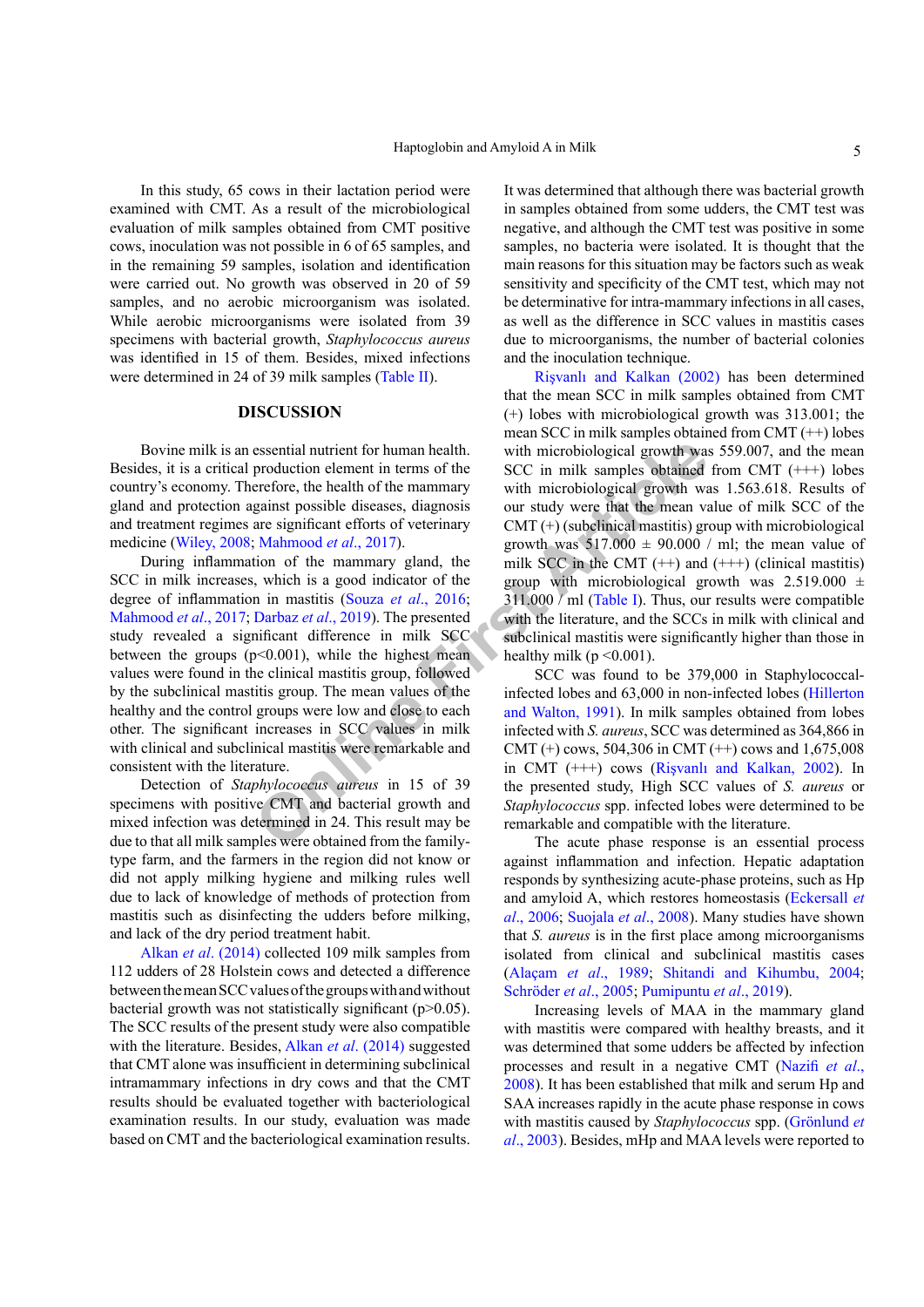increase significantly with the increase of SCC, which may indicate clinical mastitis severity [\(Nielsen](#page-7-9) *et al*., 2004). In the presented study, there was no significant difference between the groups for mHp and MAA ( $p > 0.05$ ), and no statistically significant relationship was found between the variables SCC, mHp and MAA ( $p > 0.05$ ) ([Table I\)](#page-2-0). Contrary to our findings, [Eckersall \(2004\)](#page-6-6) reported a significant difference in udder Hp and SAA concentrations in cows with chronic subclinical mastitis. We believe that the difference between the results of the two studies may be related to the difference in the severity of mastitis and whether it is acute or chronic. It has been reported that the difference between the APP levels determined in serum and milk may be caused by the duration and severity of breast infection (Nielsen *et al*., 2004) and that the increases in Hp, MAA and SCC may address the severity of clinical mastitis.

MAA and mHp levels below the detection limit were evaluated as healthy nipple markers, and significant increases were observed in Hp and SAA levels in the milk of cows with chronic subclinical mastitis (Grönlund *et al*., 2005). The disease stages are suggested to be evaluated by monitoring more than one APP, and in this way, chronic and acute conditions can be evaluated and characterized with an APP profile (Eckersall, 2004; Thomas *et al*., 2015). Our results were consistent with to study of Gultiken *et al*. (2012) that reported no relationship between the CMT scores, SCC values, plasma Hp and milk Hp levels presence in subclinical mastitis.

Due to the ability to synthesis of Hp from udder tissue [\(Eckersall](#page-6-5) *et al*., 2006), Hp has been evaluated as a mastitis marker in many studies (Grönlund *et al*., 2005; Akerstedt *et al*., 2007, 2009). Our study result on milk Hp was not found to be consistent with these literature data. We think that the fact that the milk Hp values in mastitis cases were not as high as expected could be associated with the mild severity of the mastitis cases because the Hp level in cattle has been reported to be higher in moderate and severe cases compared to mild cases of clinical mastitis ([Nielsen](#page-7-9) *et al*[., 2004](#page-7-9); Wenz *et al*[., 2010\)](#page-8-5). According to the presented study results, the milk MAA levels were not a significant indicator in the diagnosis of mastitis. However, Grönlund *et al*. (2005) found significant differences in the mHp and MAA levels in cows with chronic subclinical mastitis. It is thought that the chronic and acute nature of the mastitis cases examined in our study may have affected the results.

Increased mHp and MAA levels were found in cows with mastitis, and the levels were significantly higher in cows with moderate mastitis than those with mild mastitis. Besides, it was stated that MAA had a higher potential in detecting mastitis than mHp, because of high sensitivity, specificity and efficiency in differentiating healthy cows and cows with mastitis [\(Eckersall](#page-6-5) *et al*., 2001; [Taghdiri](#page-8-6) *et al*[., 2018\)](#page-8-6). In our study, no significant increase was found in the mHp and MAA levels of cows with clinical and subclinical mastitis, and the mild course of mastitis can explain this.

In chronic subclinical mastitis cases, only the milk MAA levels were significantly higher than the preinfection status and significantly higher than in healthy controls (Grönlund *et al*., 2003; Tomazi *et al*., 2015). Subsequent studies have shown that increased APP levels in milk significantly altered the Hp and SAA levels in cows with chronic subclinical mastitis (Grönlund *et al*., 2005). Our Hp and MAA levels findings showed a difference between the healthy milk group and milk with various clinical and subclinical mastitis groups. However, there was no statistical significance  $(p>0.05)$ , incompatible with the literature data. This may be due to the stage and severity of the disease because it has been reported that the disease's being acute or chronic may affect the milk Hp and MAA values (Nielsen *et al*., 2004; [Kumar](#page-7-10) *et al*., 2017)

**Online First Ar[t](#page-7-9)icle** Our study could not establish a significant relationship between the SCC, mHp and the MAA values. In contrast to our findings, Akerstedt *et al*. (2007) reported a significant relationship between Hp and SCC in dairy cattle with subclinical mastitis 4-udder groups and the composite milk levels. Similar results have also been reported previously (Kovac *et al*., 2007; Safi *et al*[., 2009\)](#page-7-11). Gultiken *et al*. (2012) reported that although the SCC results and the CMT scores decreased in the third week of mastitis, they could not find a significant relationship between these parameters and the plasma Hp and mHp. Based on these findings, it can be said that studies in cattle with clinical and subclinical mastitis should be carried out, taking into account some details such as the disease stage and the severity in order to establish a clear relationship between the parameters studied.

> It has been reported that the MAA levels in milk can only function as a sign of mastitis in the initial stage of asymptomatic mastitis in dairy cows. The MAA levels were evaluated as an indicator of mastitis (Vasiľ *et al*., 2012). The Hp and MAA levels and the SCC values in the milk of cows with clinical mastitis were significantly higher than those of healthy cows and cows with subclinical mastitis ([Gerardi](#page-7-5) *et al*., 2009; Dalanezi *et al*., 2020). Similarly, in our study, the SCC and MAA values were detected higher in clinical mastitis than in healthy and subclinical mastitis group, but while the increase in SCC values was found to be statistically significant  $(p<0.001)$ , the difference in the MAA values was not statistically significant  $(p>0.05)$ .

> In conclusion, mHp and MAA levels may not be valuable parameters for diagnosing subclinical mastitis in dairy cattle, as well as monitoring the efficacy of the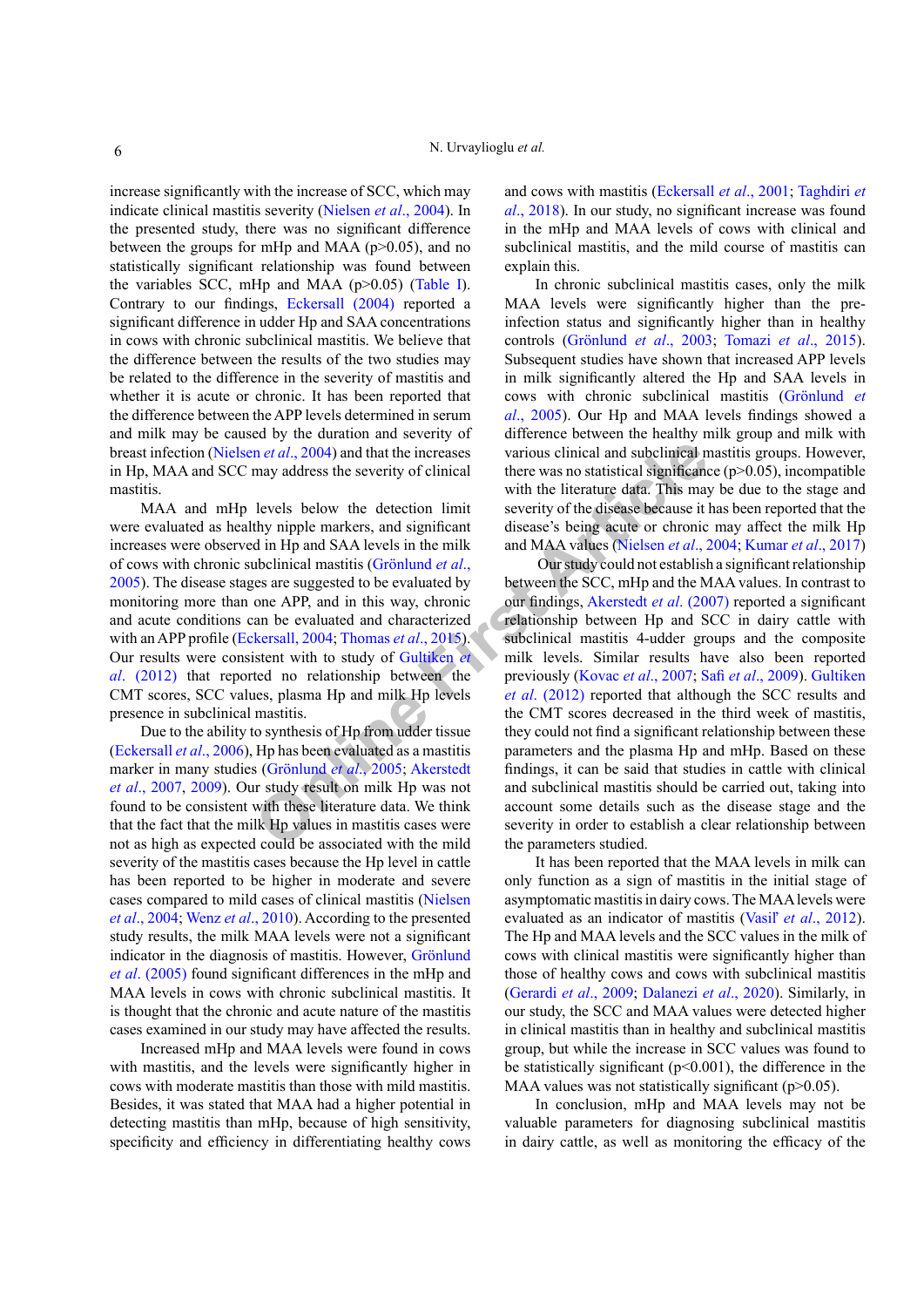treatment. In future studies, it is thought that APP-based diagnostic tests that are useful for cattle and that will yield results in a short time following the collection of blood or milk samples should be developed and optimized to be used in the field. Besides, details such as the stage and course of the disease, whether the previous treatment has been applied or not should be determined in more detail by monitoring more than one APP and considering these parameters.

# **ACKNOWLEDGEMENTS**

Ankara University Scientific Research Grant supported this study (Grant no: 16H0239004). The presented study was summarized from the first author's master of science thesis.

# *Statement of conflict of interest*

The authors have declared no conflict of interest.

## **REFERENCES**

- Akerstedt, M., Persson Waller, K. and Sternesjö, A., 2007. Haptoglobin and serum amyloid A in relation to the somatic cell count in quarter, cow composite and bulk tank milk samples. *J. Dairy Res.,* **74**: 198– 203.<https://doi.org/10.1017/S0022029906002305>
- Akerstedt, M., Persson Waller, K. and Sternesjö, A., 2009. Haptoglobin and serum amyloid A in bulk tank milk in relation to raw milk quality. *J. Dairy Res.,* **76**: 483–489. https://doi.org/10.1017/ [S0022029909990185](https://doi.org/10.1017/S0022029909990185)
- Alaçam, E., Tekeli, T., Erganiş O. and Nedim İzgi, A., 1989. İnek ve mandalarda subklinik mastitislerin tanısı, etkenlerin izolasyonu ve bunlara karşı etkili antibiyotiklerin belirlenmesi. *Eurasian J. Vet. Sci.,* **5**: 92–101.
- Alkan, H., Baştan, A., Salar, S., Özdal, M. and Kaymaz, M., 2014. Kuru döneme çıkarken enfekte sağlıklı meme loblarında california mastitis test ve somatik hücre sayısı ile bakteriyolojik muayene sonuçlarının karşılaştırılması. *Ankara Ünv. Vet. Fak. Derg.,* **61**: 179–183. [https://doi.org/10.1501/](https://doi.org/10.1501/Vetfak_0000002626) [Vetfak\\_0000002626](https://doi.org/10.1501/Vetfak_0000002626)
- <span id="page-6-3"></span>Alsemgeest, S.P., Kalsbeek, H.C., Wensing, T., Koeman, J.P., van Ederen A.M. and Gruys, E., 1994. Concentrations of serum amyloid-A (SAA) and haptoglobin (HP) as parameters of inflammatory diseases in cattle. *Vet. Q.,* **16**: 21–23. [https://doi.org](https://doi.org/10.1080/01652176.1994.9694410) [/10.1080/01652176.1994.9694410](https://doi.org/10.1080/01652176.1994.9694410)
- <span id="page-6-1"></span>Ashraf, A. and Imran, M., 2018. Diagnosis of bovine mastitis: from laboratory to farm. *Trop. Anim. Hlth.*

*Prod.,* **50**: 1193–1202. [https://doi.org/10.1007/](https://doi.org/10.1007/s11250-018-1629-0) [s11250-018-1629-0](https://doi.org/10.1007/s11250-018-1629-0)

- Coşkun, A. and Şen, İ., 2011. Sığırlarda akut faz proteinlkeri ve klinik kullanım alanları. *Sağlık Bilim. Derg.,* **20**: 240–246.
- Dalanezi, F.M., Schmidt, E.M.S., Joaquim, S.F., Guimarães, F.F., Guerra, S.T., Lopes, B.C., Cerri, R.L.A., Chadwick. C. and Langoni, H., 2020. Concentrations of acute-phase proteins in milk from cows with clinical mastitis caused by different pathogens. *Pathogens,* **9**: 706. [https://doi.](https://doi.org/10.3390/pathogens9090706) [org/10.3390/pathogens9090706](https://doi.org/10.3390/pathogens9090706)
- Darbaz, İ., Salar, S., Sayiner, S., Baştan, İ., Ergene, O. and Baştan, A., 2019. Evaluation of milk glutathione peroxidase and superoxide dismutase levels in subclinical mastitis in Damascus goats. *Turk. J. Vet. Anim. Sci.,* **43**: 259–263. [https://doi.](https://doi.org/10.3906/vet-1810-60) org/10.3906/vet-1810-60
- <span id="page-6-6"></span><span id="page-6-5"></span><span id="page-6-4"></span><span id="page-6-2"></span><span id="page-6-0"></span>Deb, R., Kumar, A., Chakraborty, S., Verma, A.K., Tiwari, R., Dhama, K., Singh, U. and Kumar, S., 2013. Trends in diagnosis and control of bovine mastitis: A review. *Pakistan J. biol. Sci.,* **16**: 1653– 1661.<https://doi.org/10.3923/pjbs.2013.1653.1661>
- ummarized from the first author's<br>
S.<br>
S.<br>
S.<br>
S.<br>
S.<br>
S.<br>
S.<br>
Cherest<br>
declared no conflict of interest.<br>
Deb, R., Kumar, A., Chakra<br>
Deb, R., Kumar, A., Chakra<br>
Deb, R., Kumar, A., Chakra<br>
S.<br>
S.<br> **Only R.**, A., Latter, Dhama, K., Latheef, S.K., Dadar, M., Samad, H.A., Munjal, A., Khandia, R., Karthik, K., Tiwari, R., Yatoo, M.I., Bhatt, P., Chakraborty, S., Singh, K.P., Iqbal, H.M.N., Chaicumpa, W. and Joshi, S.K., 2019. Biomarkers in stress related diseases/ disorders: Diagnostic, prognostic, and therapeutic values. *Front. Mol. Biosci.,* **6**: 91. [https://doi.](https://doi.org/10.3389/fmolb.2019.00091) org/10.3389/fmolb.2019.00091
	- Duarte, C.M., Freitas, P.P. and Bexiga, R., 2015. Technological advances in bovine mastitis diagnosis: An overview. *J. Vet. Diagn. Invest.,* **27**: 665–672. [https://doi.](https://doi.org/10.1177/1040638715603087) [org/10.1177/1040638715603087](https://doi.org/10.1177/1040638715603087)
	- Eckersall, P.D., 2004. The time is right for acute phase protein assays. *Vet. J.,* **168**: 3-5. [https://doi.](https://doi.org/10.1016/S1090-0233(03)00165-5) [org/10.1016/S1090-0233\(03\)00165-5](https://doi.org/10.1016/S1090-0233(03)00165-5)
	- Eckersall, P.D., Young, F.J., McComb, C., Hogarth, C.J., Safi, S., Weber, A., McDonald, T., Nolan, A.M. and Fitzpatrick, J.L., 2001. Acute phase proteins in serum and milk from dairy cows with clinical mastitis. *Vet. Rec.,* **148**: 35–41. [https://doi.](https://doi.org/10.1136/vr.148.2.35) [org/10.1136/vr.148.2.35](https://doi.org/10.1136/vr.148.2.35)
	- Eckersall, P.D., Young, F.J., Nolan, A.M., Knight, C.H., McComb, C., Waterston, M.M., Hogarth, C.J., Scott, E.M. and Fitzpatrick, J.L., 2006. Acute phase proteins in bovine milk in an experimental model of staphylococcus aureus subclinical mastitis. *J. Dairy Sci.,* **89**: 1488–1501. [https://doi.org/10.3168/](https://doi.org/10.3168/jds.S0022-0302(06)72216-0) [jds.S0022-0302\(06\)72216-0](https://doi.org/10.3168/jds.S0022-0302(06)72216-0)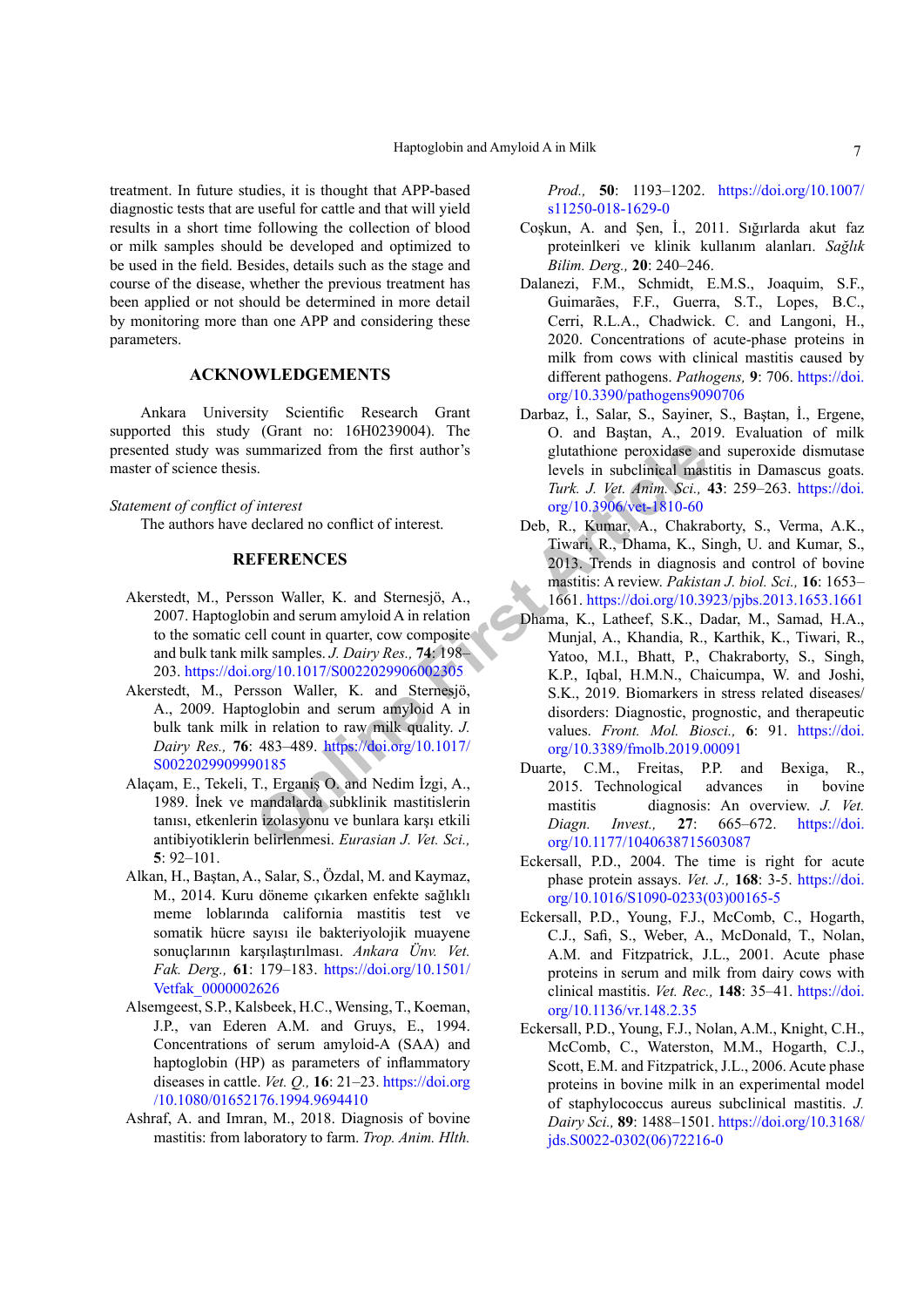- <span id="page-7-5"></span>Gerardi, G., Bernardini, D., Azzurra Elia, C., Ferrari, V., Iob, L. and Segato, S., 2009. Use of serum amyloid A and milk amyloid A in the diagnosis of subclinical mastitis in dairy cows. *J. Dairy Res.,* **76**: 411–417. <https://doi.org/10.1017/S0022029909990057>
- Grönlund, U., Hallén Sandgren, C. and Persson Waller, K., 2005. Haptoglobin and serum amyloid A in milk from dairy cows with chronic sub-clinical mastitis. *Vet. Res.,* **36**: 191–198. [https://doi.org/10.1051/](https://doi.org/10.1051/vetres:2004063) [vetres:2004063](https://doi.org/10.1051/vetres:2004063)
- Grönlund, U., Hultén, C., Eckersall, P.D., Hogarth, C. and Persson Waller, K., 2003. Haptoglobin and serum amyloid A in milk and serum during acute and chronic experimentally induced *Staphylococcus aureus mastitis. J. Dairy Res.,* **70**: 379–386. https:// [doi.org/10.1017/S0022029903006484](https://doi.org/10.1017/S0022029903006484)
- Gultiken, N., Ay, S., Yarim Gul, F., Anadol, E. and Fındık, M., 2012. Evaluation of plasma and milk haptoglobin concentrations in the diagnosis and treatment follow-up of subclinical mastitis in dairy cows. *Acta Vet.,* **62**: 271–279. https://doi. [org/10.2298/AVB1203271G](https://doi.org/10.2298/AVB1203271G)
- <span id="page-7-7"></span>Hillerton, J.E. and Walton, A.W., 1991. Identification of subclinical mastitis with a hand-held electrical conductivity meter. *Vet. Rec.,* **128**: 513–515. https:// [doi.org/10.1136/vr.128.22.513](https://doi.org/10.1136/vr.128.22.513)
- <span id="page-7-1"></span>Hiss, S., Mielenz, M., Bruckmaier, R.M., and Sauerwein, H., 2004. Haptoglobin concentrations in blood and milk after endotoxin challenge and quantification of mammary Hp mRNA expression. *J. Dairy Sci.,* **87**: 3778–3784. https://doi.org/10.3168/jds.S0022- [0302\(04\)73516-X](https://doi.org/10.3168/jds.S0022-0302(04)73516-X)
- <span id="page-7-3"></span>Hussein, H.A., El-Razik, K.A.A., Gomaa, A.M., Elbayoumy, M.K., Abdelrahman, K.A. and Hosein, H.I., 2018. Milk amyloid A as a biomarker for diagnosis of subclinical mastitis in cattle. *Vet. World,* **11**: 34–41. [https://doi.org/10.14202/](https://doi.org/10.14202/vetworld.2018.34-41) [vetworld.2018.34-41](https://doi.org/10.14202/vetworld.2018.34-41)
- <span id="page-7-0"></span>Ismail, Z.B., Muhaffel, M.M. and Abu-Basha, E., 2018. The effect of dry cow therapy using systemic tylosin in combination with common intramammary medications on mastitis rate, cull rate, somatic cell count, and milk production in dairy cows affected with subclinical mastitis. *Vet. world,* **11**: 1266–1271. [https://doi.org/10.14202/](https://doi.org/10.14202/vetworld.2018.1266-1271) [vetworld.2018.1266-1271](https://doi.org/10.14202/vetworld.2018.1266-1271)
- <span id="page-7-2"></span>Jain, S., Gautam, V. and Naseem, S., 2011. Acute-phase proteins: As diagnostic tool. *J. Pharm. Bioallied Sci.,* **3**: 118–127. [https://doi.org/10.4103/0975-](https://doi.org/10.4103/0975-7406.76489) [7406.76489](https://doi.org/10.4103/0975-7406.76489)
- <span id="page-7-11"></span>Kovac, G., Popelková, M., Tkáčiková, Ľ., Burdová, O. and Ihnát, O., 2007. Interrelationship between

somatic cell count and acute phase proteins in serum and milk of dairy cows. *Acta Vet. Brno,* **76**: 51–57.<https://doi.org/10.2754/avb200776010051>

- Kováč, G., Tóthová, C., Nagy, O. and Seidel, H., 2011. Milk amyloid a and selected serum proteins in cows suffering from mastitis. *Acta Vet. Brno,* **80**: 3–9.<https://doi.org/10.2754/avb201180010003>
- <span id="page-7-10"></span>Kumar, N., Manimaran, A., Kumaresan, A., Jeyakumar, S., Sreela, L., Mooventhan, P. and Sivaram, M., 2017. Mastitis effects on reproductive performance in dairy cattle: A review. *Trop. Anim. Hlth. Prod.,* **49**: 663–673. [https://doi.org/10.1007/s11250-017-](https://doi.org/10.1007/s11250-017-1253-4) [1253-4](https://doi.org/10.1007/s11250-017-1253-4)
- <span id="page-7-6"></span>Mahmood, I., Nadeem, A., Babar, M., Ali, M.M., Javed, M., Siddiqa, A., Hussain, T. and Pervez, M., 2017. Systematic and Integrated Analysis Approach to Prioritize Mastitis Resistant Genes. *Pakistan J. Zool.,* **49**: 103–109. [https://doi.org/10.17582/](https://doi.org/10.17582/journal.pjz/2017.49.1.101.106) journal.pjz/2017.49.1.101.106
- <span id="page-7-9"></span><span id="page-7-8"></span><span id="page-7-4"></span>Nazifi, S., Khoshvaghti, A. and Gheisari, H.R., 2008. Evaluation of serum and milk amyloid A in some inflammatory diseases of cattle. *Iran. J. Vet. Res. Shiraz Univ.,* **9**: 222–226.
- **J.** Dairy Res., 70: 379–386. https://<br>
M., Siddiqa, A., Hussain,<br>  $/8002202990306484$ <br>
Systematic and Integrate<br>
Systematic and Integrate<br>
D. Evaluation of plasma and milk<br> **D.** Zool., **49:** 103–109.<br>
meentrations in the Nielsen, B.H., Jacobsen, S., Andersen, P.H., Niewold, T.A. and Heegaard, P.M.H., 2004. Acute phase protein concentrations in serum and milk from healthy cows, cows with clinical mastitis and cows with extramammary inflammatory conditions. *Vet. Rec.,* **154**: 361–365. [https://doi.org/10.1136/](https://doi.org/10.1136/vr.154.12.361) vr.154.12.361
	- Pedersen, L.H., Aalbaek, B., Røntved, C., Ingvartsen, K., Sorensen, N.S., Heegaard, P.M.H. and Jensen, H.E., 2003. Early Pathogenesis And Inflammatory Response In Experimental Bovine Mastitis Due to *Streptococcus uberis*. *J. comp. Pathol.,* **128**: 156– 164.<https://doi.org/10.1053/jcpa.2002.0620>
	- Pir Yağcı, İ., 2008. Koyunlarda subklinik mastitis: etiyoloji, epidemiyoloji ve tanı yöntemleri. *Kafkas Üniv. Vet. Fak. Derg.,* **14**: 117–122.
	- Pumipuntu, N., Tunyong, W., Chantratita, N., Diraphat, P., Pumirat, P., Sookrung, N., Chaicumpa, W. and Indrawattana, N., 2019. *Staphylococcus* spp. associated with subclinical bovine mastitis in central and northeast provinces of Thailand. *PeerJ.,* **7**: e6587.<https://doi.org/10.7717/peerj.6587>
	- Rişvanlı, A. and Kalkan, C., 2002. Sütçü İneklerde Yaş ve Irkın Subklinik Mastitisli Memelerin Sütlerindeki Somatik Hücre Sayıları ile Mikrobiyolojik İzolasyon Oranlarına Etkisi. *Van Vet. J.,* **13**: 84-87.
	- Safi, S., Khoshvaghti, A., Jafarzadeh, S.R., Bolourchi, M. and Nowrouzian, I., 2009. Acute phase proteins in the diagnosis of bovine subclinical mastitis. *Vet.*